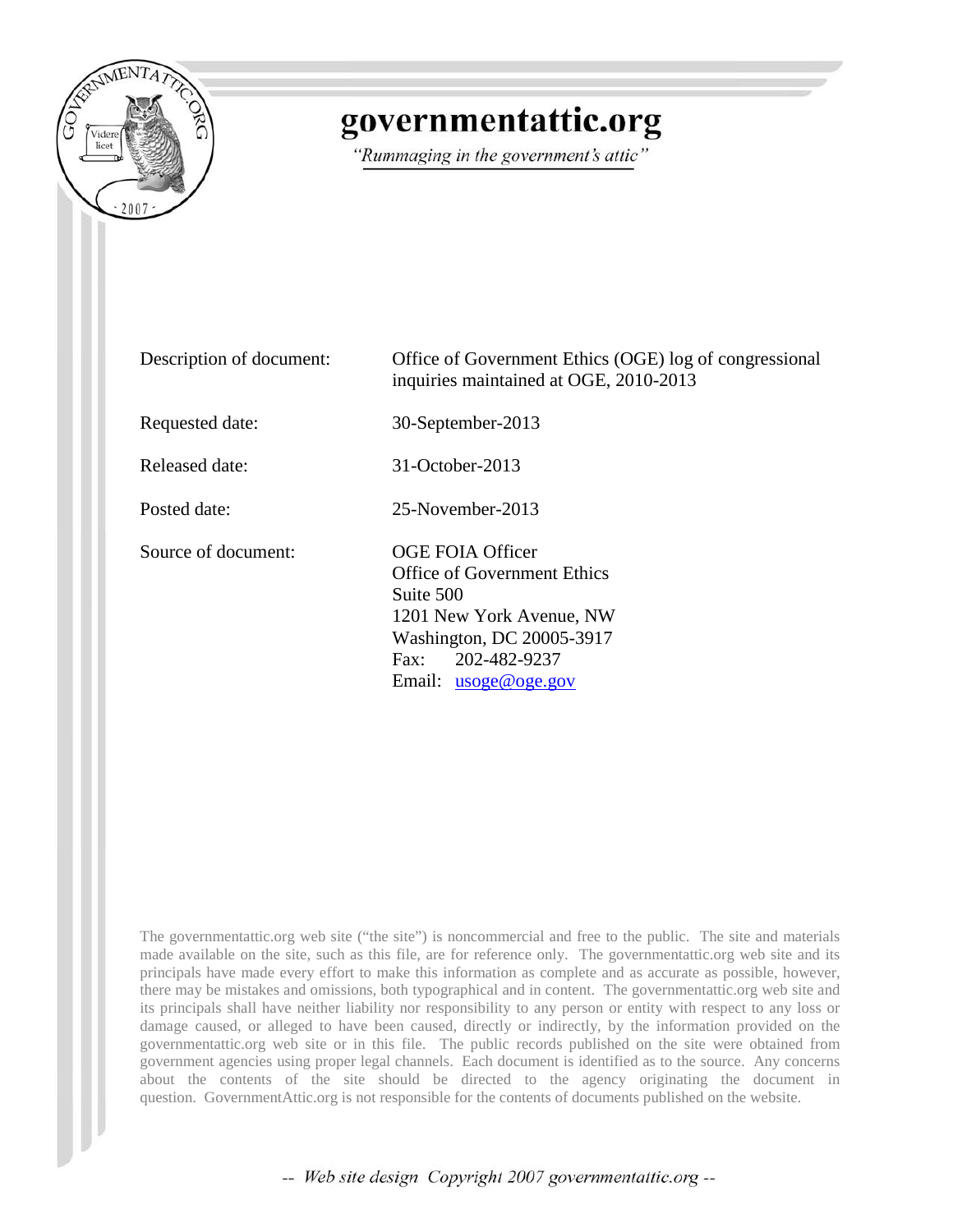

October 31, 2013

Tracking No: 13/46

The Office of Government Ethics (OGE) is granting in part and denying in part your Freedom of Information Act (FOIA) request, which was received by the OGE FOIA Office on September 30, 2013. In your request, you asked for a copy of the log of congressional inquiries maintained at OGE. In response to a request for clarification from OGE on October 28, 2013, you clarified that you wanted the records covering the time period from January 1, 2010 to present.

In response we are enclosing a copy of the log of calls received by OGE from Congress during the time period of January 1, 2011 to present, subject to deletions made in accordance with FOIA Exemption 6, 5 U.S.C. § 552(b)(6) as information the disclosure of which would constitute a clearly unwarranted invasion of personal privacy. The deletions are each marked with a reference to FOIA exemption "(b)(6)" in the enclosed copies. In addition, OGE has searched and has not located any records responsive to your request for a copy of a log of congressional inquiries for the time period of January l, 2010 to December 31, 2010.

The OGE official responsible for this FOIA determination is the undersigned. In accordance with the FOIA, as codified at 5 U.S.C.  $\S$  552(a)(6)(A), and OGE's FOIA regulations, at 5 C.F.R. § 2604.304, you may administratively appeal this determination to the General Counsel, Office of Government Ethics, 1201 New York Avenue, N.W., Suite 500, Washington, DC 20005-3917. Any such appeal must be in writing and must be sent within 30 days of the date you receive this response letter. If you do appeal, you should include copies of your request and this response as well as a statement of why you believe this initial determination is in error. Also, if you appeal, you should clearly indicate on the envelope and in the letter that it is a "Freedom of Information Act Appeal."

Sincerely,

Arthur Andrew Lopez OGE FOIA Officer

Enclosure[s]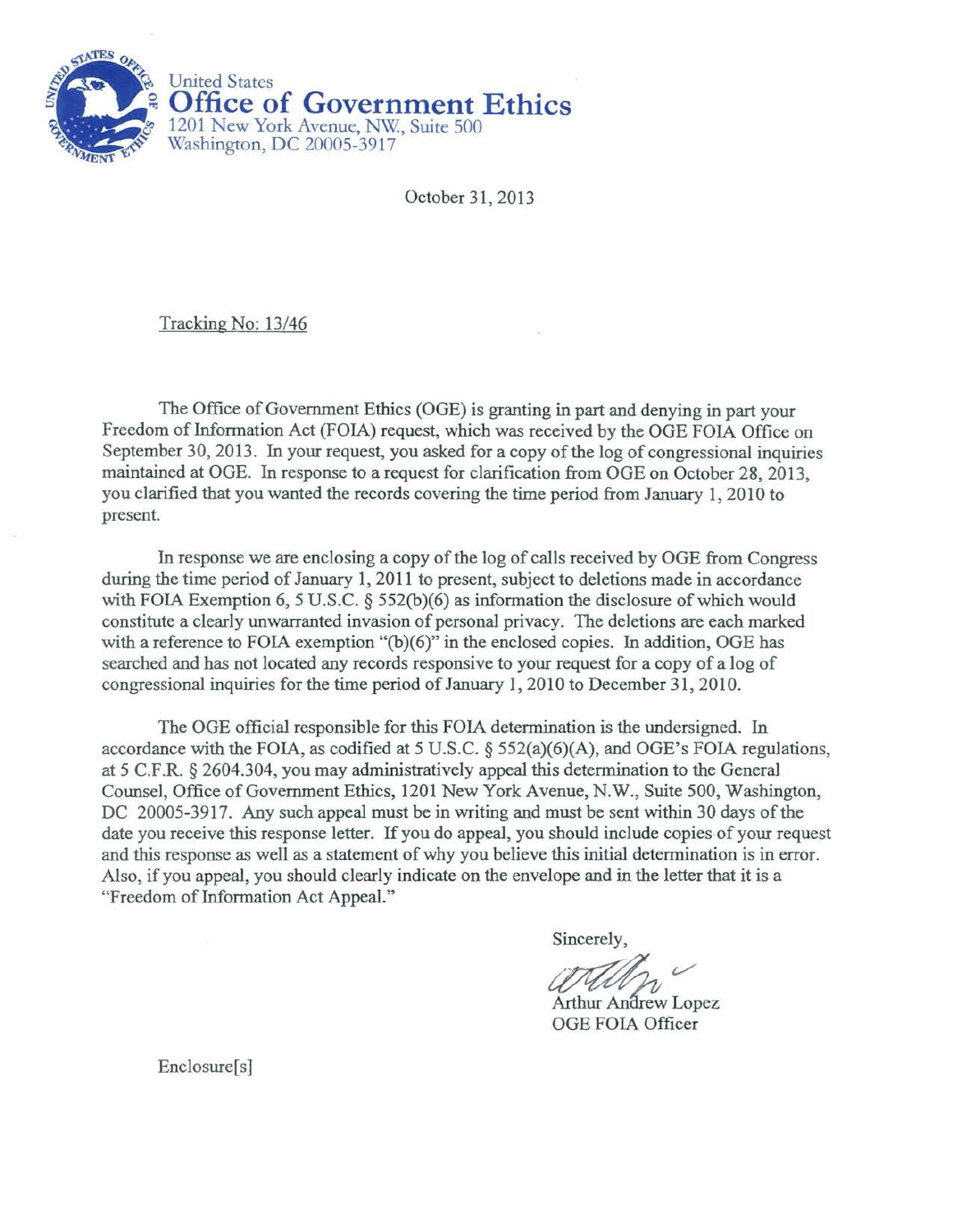| Interact<br>ion ID | Title                                                                   | Initiation<br>Date   | <b>Status</b> | Source   | Contact                                              | <b>Caller Email</b> | Date<br>Modified    | Assigned/Credited                                                                          | Categories                                                                                 |
|--------------------|-------------------------------------------------------------------------|----------------------|---------------|----------|------------------------------------------------------|---------------------|---------------------|--------------------------------------------------------------------------------------------|--------------------------------------------------------------------------------------------|
|                    | 2102 Request for info about COGEL                                       | 10/25/2013 Resolved  |               |          | Omar Ashmawy<br>Staff Director and<br>Chief Counsel  | (b)(6)              |                     | 10/29/2013 Wendy Pond                                                                      | Other                                                                                      |
|                    |                                                                         |                      |               | Congress |                                                      |                     |                     | Rachel Dowell, Shelley                                                                     | 207, Senior                                                                                |
|                    | 1808 207 Public Commentary Provision                                    | 9/11/2013 Resolved   |               | Congress | Lynn Tran -                                          |                     | 9/11/2013 Finlayson |                                                                                            | Employee                                                                                   |
|                    | SGE Day Counting and<br>Congressional Access to OGE 450<br>1697 reports | 8/20/2013 Resolved   |               | Congress | Cherri Branson -<br>Committee Staff                  |                     |                     | 8/26/2013 Heidi Moss                                                                       | 450s, SGE                                                                                  |
|                    | Congressional Request for<br>Documentation Concerning                   |                      |               |          | Darrel Issa -                                        |                     |                     | Chris Swartz, Christine<br>Conyers, Doug<br>Chapman, Heldi Moss,<br>Rachel Dowell, Shelley | <b>Outside Activities,</b><br>SGE, Standards of<br>Conduct - Other.<br>Supplemental Agency |
|                    | 1508 SGEs/Outside Activities                                            | 7/24/2013 Resolved   |               | Congress | Chairman, HOGR<br>Rebecca Rebecca                    |                     | 8/8/2013 Finlayson  |                                                                                            | Regulation                                                                                 |
|                    | DOMA Case: Congressional                                                |                      |               |          | Verreau - Senior<br>Counsel,<br>Congressional        |                     |                     |                                                                                            |                                                                                            |
|                    | 1325 Budget Office                                                      | 7/17/2013 Resolved   |               | Congress | <b>Budget Office.</b>                                |                     |                     | 7/17/2013 Vincent Salamone                                                                 | 278s                                                                                       |
|                    | Access to Records: Senate Energy                                        |                      |               |          | Keith Chu -                                          |                     |                     |                                                                                            |                                                                                            |
|                    | 1308 Committee                                                          | 7/16/2013 Resolved   |               | Congress | Senate Staff                                         |                     |                     | 7/17/2013 Vincent Salamone                                                                 | 278s, Website                                                                              |
|                    | Legislative Branch Question on                                          |                      |               |          | Greg Dean - Chief<br>Counsel, Banking<br>Cmte. (Rnk. |                     |                     |                                                                                            |                                                                                            |
|                    | 1248 Nominee                                                            | 7/8/2013 Resolved    |               | Congress | Member)                                              |                     |                     | 7/9/2013 Deb Bortot                                                                        | 278s                                                                                       |
|                    |                                                                         |                      |               |          | Alan Slobodin -<br><b>House Energy</b><br>&Commerce  |                     |                     | Rachel Dowell, Shelley                                                                     |                                                                                            |
|                    | 1168 Equal Classification                                               | 6/24/2013 Resolved   |               | Congress | Committee                                            |                     | 7/10/2013 Finlayson |                                                                                            | 278s, 450s                                                                                 |
|                    | Hill Inquiry Regarding Statistics<br>1051 on Willful Non-Filing         | 6/19/2013 Resolved   |               | Congress | Heather Jones -                                      |                     |                     | 6/19/2013 Chris Swartz                                                                     | 278s, Enforcement                                                                          |
|                    | Assistance provided to<br>Congressional committee re. VA                |                      |               |          | Sophie Bower -<br>Subcommittee on<br>Oversight and   |                     |                     |                                                                                            |                                                                                            |
|                    | 1144 1353 reports                                                       | $6/18/2013$ Resolved |               | Congress | Investigations                                       |                     |                     | 6/26/2013 Christine Conyers                                                                | 1353                                                                                       |

 $\mathcal{L}^{\text{max}}_{\text{max}}$  ,  $\mathcal{L}^{\text{max}}_{\text{max}}$ 

 $\sim 400$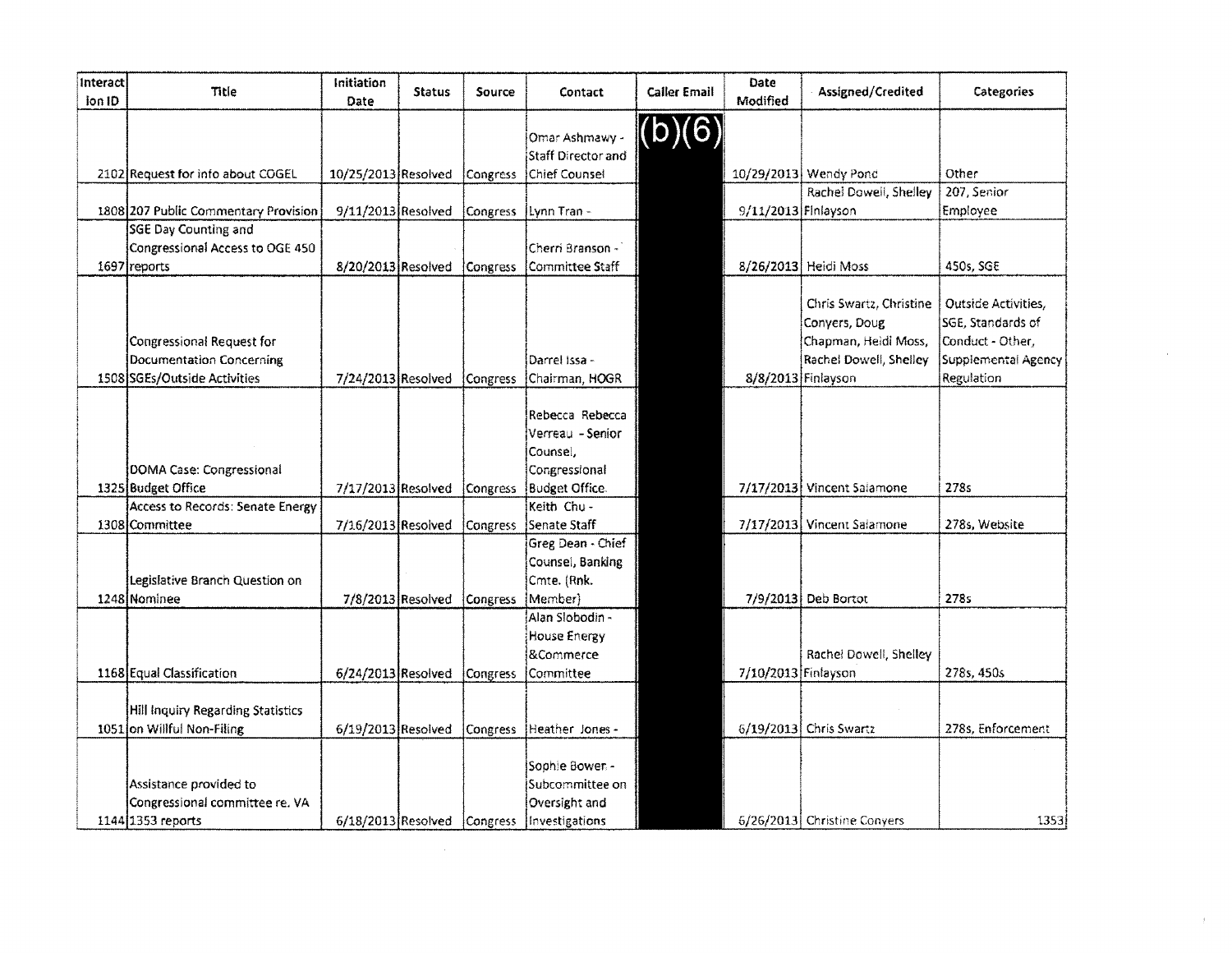| Congressional Oversight<br>Committee request for VA 1353 |                    |                   |                 |                        |                      |                             | 1353, LRM<br>(Legislative Referral |
|----------------------------------------------------------|--------------------|-------------------|-----------------|------------------------|----------------------|-----------------------------|------------------------------------|
| 1034 records from 2010-2012                              | 6/18/2013 Resolved |                   |                 | Congress Sophie Bowen- | 6/18/2013            | <b>Christine Conyers</b>    | Memorandum)                        |
|                                                          |                    |                   |                 |                        |                      |                             |                                    |
|                                                          |                    |                   |                 | Heather Jones -        |                      | Rachel Dowell, Shelley      | <b>Ethics Program</b>              |
| 997 DOJ Referral Question                                | 6/14/2013 Resolved |                   | Congress        | Senior Counsel         | 6/14/2013 Finlayson  |                             | Administration                     |
|                                                          |                    |                   |                 |                        |                      |                             |                                    |
|                                                          |                    |                   |                 |                        |                      |                             |                                    |
| Senate office request for                                |                    |                   |                 |                        |                      |                             |                                    |
| 970 nominee report                                       | 6/12/2013 Resolved |                   | Congress        | Chris Lucas -          |                      | 6/12/2013 Rachel Dowell     | 2785                               |
|                                                          |                    |                   |                 |                        |                      | Rachel Dowell, Shelley      |                                    |
| 908 Ethics Pledge Database                               | 6/5/2013 Resolved  |                   | Congress        | Jacob Strauss -        | 6/6/2013 Finlayson   |                             | <b>Ethics Pledge</b>               |
|                                                          |                    |                   |                 | Nick Geale -           |                      |                             |                                    |
|                                                          |                    |                   |                 | Director of            |                      |                             | 208, Outside                       |
|                                                          |                    |                   |                 | Oversight &            |                      |                             | Activities, Standards              |
| 658 Conflicts/Outside Activities                         | 5/14/2013 Resolved |                   | Congress        | Investigations         |                      | 5/15/2013 Heidi Moss        | of Conduct - Other                 |
| 643 FACA inquiry                                         | 5/13/2013 Resolved |                   | Congress        |                        |                      | 5/13/2013 Shelley Finlayson | SGE                                |
| Question Regarding Available                             |                    |                   |                 | Brian F. - Staff.      |                      |                             |                                    |
| Public Financial Disclosure                              |                    |                   |                 | Senate Banking         |                      |                             |                                    |
| 614 Reports                                              |                    | 5/9/2013 Resolved | <b>Congress</b> | Committee              |                      | 6/10/2013 Heidi Moss        | 278s                               |
|                                                          |                    |                   |                 |                        |                      |                             |                                    |
| Questions Regarding H.R. 1104                            |                    |                   |                 | Krista Boyd -          |                      |                             |                                    |
| 631 and ethics implications                              | 5/9/2013 Resolved  |                   | Congress        | Counsel                |                      | 5/10/2013 Heidi Moss        | <b>SGE</b>                         |
|                                                          |                    |                   |                 |                        |                      |                             | Gifts between                      |
|                                                          |                    |                   |                 | Nick Geale -           |                      |                             | Employees, Gifts                   |
|                                                          |                    |                   |                 | Director of            |                      |                             | lfrom Outside                      |
| Question regarding Misuse of                             |                    |                   |                 | Oversight &            |                      |                             | Sources, Misuse of                 |
| 612 Position                                             | 5/6/2013 Resolved  |                   | Congress        | Investigations         |                      | 5/14/2013 Heidi Moss        | Position                           |
|                                                          |                    |                   |                 |                        |                      | Diana Veilleux, Shelley     |                                    |
| 488 Conflicts                                            | 4/25/2013 Resolved |                   | Congress        |                        | 5/1/2013 Finlayson   |                             | Appropriations                     |
| 492 Nominee                                              | 4/24/2013 Resolved |                   | Congress        |                        |                      | 5/2/2013 Deb Bortot         | 2785                               |
|                                                          |                    |                   |                 |                        |                      |                             | Standards of                       |
| 508 Conflicts                                            | 4/22/2013 Resolved |                   | Congress        |                        |                      | 5/2/2013 Shelley Finlayson  | Conduct - Other                    |
|                                                          |                    |                   |                 |                        |                      | Diana Veilleux, Shelley     |                                    |
| 509 STOCK                                                | 4/22/2013 Resolved |                   | Congress        |                        | $5/2/2013$ Finlayson |                             | E-Filing, STOCK Act                |
|                                                          |                    |                   |                 |                        |                      | Chip Christopher,           |                                    |
| 511 STOCK                                                | 4/17/2013 Resolved |                   | Congress        |                        |                      | 5/2/2013 Shelley Finlayson  | E-Filing, STOCK Act                |
| Ethics question from House                               |                    |                   |                 |                        |                      |                             |                                    |
| Committee on Oversight and                               |                    |                   |                 | Brian Dainer -         |                      | Heidi Moss, Steve           | <b>Ethics Program</b>              |
| 338 Government Reform                                    | 4/17/2013 Resolved |                   | Congress        | <b>Counsel</b>         | $4/18/2013$ Corbally |                             | Administration                     |
|                                                          |                    |                   |                 |                        |                      | Chris Swartz, Heidi         | Other, Standards of                |
| $513$ N/A                                                | 4/15/2013 Resolved |                   | Congress        |                        | 5/2/2013 Moss        |                             | Conduct - Other                    |

 $\mathcal{L}(\mathcal{L}^{\mathcal{L}})$  and  $\mathcal{L}(\mathcal{L}^{\mathcal{L}})$  and  $\mathcal{L}(\mathcal{L}^{\mathcal{L}})$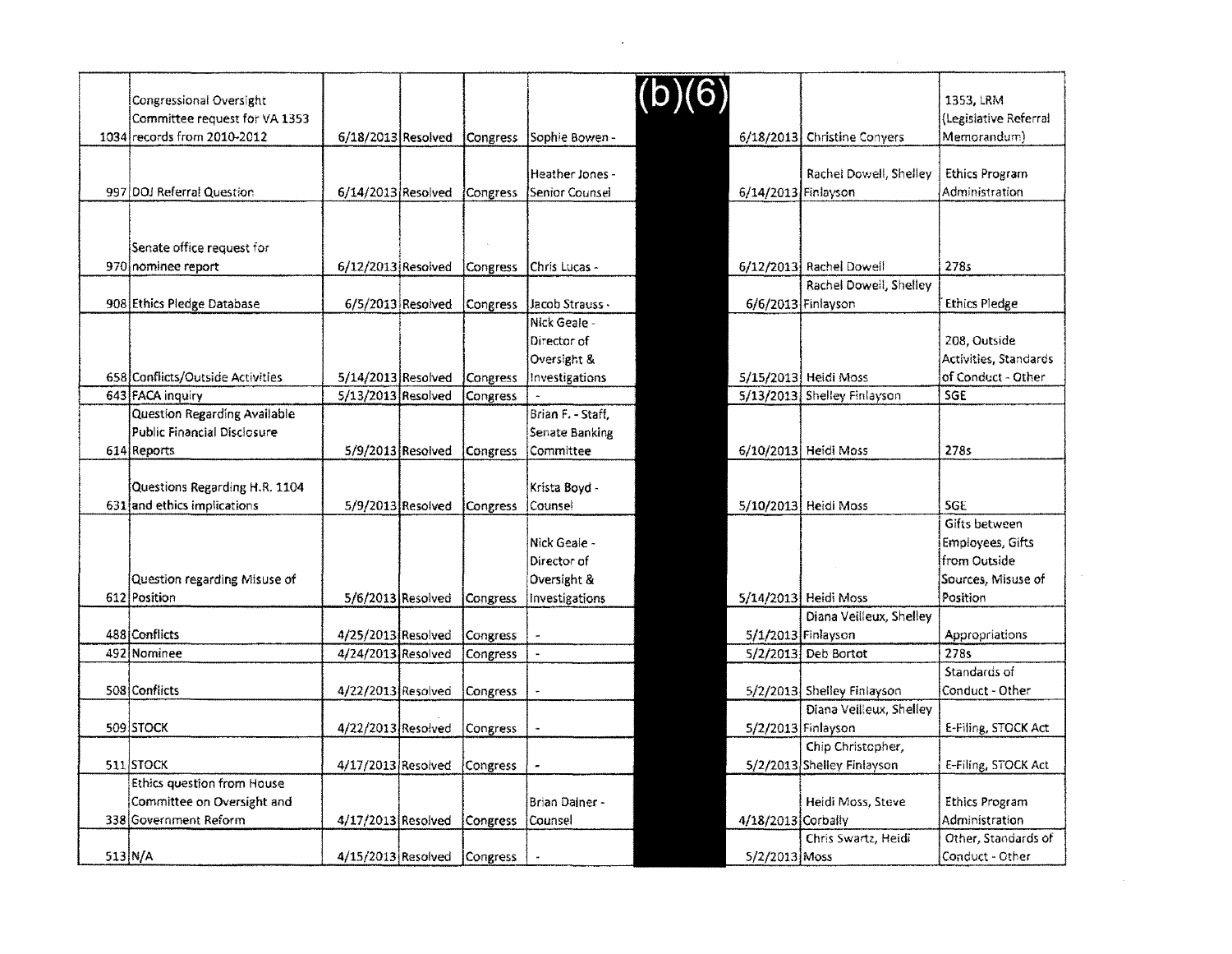|  |                          |                             |                     |                 |                       |        |                    | Rachel Dowell, Shelley         |                              |
|--|--------------------------|-----------------------------|---------------------|-----------------|-----------------------|--------|--------------------|--------------------------------|------------------------------|
|  | 514 Post Employment      | 4/15/2013 Resolved          |                     | Congress        |                       | (b)(6) | 5/2/2013 Finlayson |                                | Other                        |
|  |                          |                             |                     |                 |                       |        |                    |                                |                              |
|  | 515 STOCK                | 4/15/2013 Resolved          |                     | Congress        |                       |        |                    | 5/2/2013 Shelley Finlayson     | E-Filing, STOCK Act          |
|  | 517 STOCK                | 4/15/2013 Resolved          |                     | Congress        |                       |        |                    | 5/2/2013 Shelley Finlayson     | <b>STOCK Act</b>             |
|  |                          |                             |                     |                 | Nick Geale -          |        |                    |                                | 208, 209, Gifts fron         |
|  |                          |                             |                     |                 | Director of           |        |                    |                                | <b>Outside Squrces,</b>      |
|  |                          |                             |                     |                 | Oversight &           |        |                    |                                | <b>Standards of Condu</b>    |
|  | 354 Conflicts            | 4/12/2013 Resolved          |                     | Congress        | Investigations        |        |                    | 5/10/2013 Heidi Moss           | Other                        |
|  |                          |                             |                     |                 |                       |        |                    |                                |                              |
|  | 519 STOCK                | 4/11/2013 Resolved          |                     | Congress        |                       |        |                    | 5/2/2013 Shelley Finlayson     | E-Filing, STOCK Act          |
|  | 520 STOCK                | 4/9/2013 Resolved           |                     | Congress        | $\blacksquare$        |        | 5/2/2013 Don Fox   |                                | <b>STOCK Act</b>             |
|  |                          |                             |                     |                 |                       |        |                    |                                |                              |
|  |                          |                             |                     |                 |                       |        |                    | Diana Veilleux, Shelley        |                              |
|  | 522 STOCK                | 4/8/2013 Resolved           |                     | Congress        |                       |        |                    | 5/2/2013 Finlayson, Walt Shaub | E-Filing, STOCK Act          |
|  |                          |                             |                     |                 |                       |        |                    |                                |                              |
|  | 523 STOCK                |                             | 4/8/2013 Resolved   | Congress        |                       |        |                    | 5/2/2013 Shelley Finlayson     | E-Filing, STOCK Act          |
|  |                          |                             |                     |                 |                       |        |                    | Chris Swartz, Diana            |                              |
|  |                          |                             |                     |                 |                       |        |                    | Veilleux, Don Fox,             |                              |
|  |                          |                             |                     |                 |                       |        |                    | Shelley Finlayson, Walt        |                              |
|  | 524 STOCK                |                             | $4/8/2013$ Resolved | Congress        |                       |        | $5/2/2013$ Shaub   |                                | <b>STOCK Act</b>             |
|  |                          |                             |                     |                 |                       |        |                    |                                |                              |
|  |                          |                             |                     |                 |                       |        |                    | Chris Swartz, Don Fox,         |                              |
|  | 525 STOCK                | 3/29/2013 Resolved          |                     | <b>Congress</b> |                       |        |                    | 5/2/2013 Shelley Finlayson     | <b>STOCK Act</b>             |
|  |                          |                             |                     |                 |                       |        |                    | George Hancock,                |                              |
|  | 526 STOCK                | 3/22/2013 Resolved          |                     | Congress        | $\ddot{\phantom{1}}$  |        |                    | 5/2/2013 Gilbert Carlson       | <b>STOCK Act</b>             |
|  | 527 STOCK                | 3/19/2013 Resolved          |                     | Congress        |                       |        |                    | 5/2/2013 Shelley Finlayson     | <b>STOCK Act</b>             |
|  | 528 Conflicts            | 3/18/2013 Resolved          |                     | Congress        | $\mathbf{a}$          |        |                    | 5/2/2013 Shelley Finlayson     | <b>Detailees</b><br>E-Filing |
|  | 529 STOCK                | 3/14/2013 Resolved          |                     | Congress        | $\tilde{\phantom{a}}$ |        |                    | 5/2/2013 Shelley Finlayson     |                              |
|  |                          |                             |                     |                 |                       |        |                    | Heidi Moss, Shelley            |                              |
|  |                          |                             |                     |                 |                       |        |                    | Finlayson, Vincent             | Standards of                 |
|  | 530 Conflicts            | 3/14/2013 Resolved          |                     | <b>Congress</b> |                       |        |                    | 5/6/2013 Salamone              | Conduct - Other              |
|  |                          |                             |                     |                 |                       |        |                    |                                | <b>Conflicting Financia</b>  |
|  | 531 Conflicts            |                             | 3/5/2013 Resolved   | <b>Congress</b> |                       |        |                    | 5/2/2013 Shelley Finlayson     | <b>Interests</b>             |
|  |                          |                             |                     |                 |                       |        |                    |                                | Standards of                 |
|  | 532 Conflicts            | 3/5/2013 Resolved           |                     | Congress        |                       |        |                    | 5/6/2013 Heidi Moss            | Conduct - Other              |
|  | 534 Nominee              | 2/28/2013 Resolved          |                     | Congress        | $\mathbf{r}$          |        |                    | $5/2/2013$ Deb Bortot          | 278s, Other                  |
|  |                          |                             |                     |                 |                       |        |                    |                                |                              |
|  | 536 STOCK                | $2/12/2013$ Resolved        |                     | Congress        |                       |        |                    | 5/2/2013 Shelley Finlayson     | E-Filing, STOCK Act          |
|  |                          |                             |                     |                 |                       |        |                    |                                |                              |
|  | 537 STOCK                | 2/4/2013 Resolved           |                     | Congress        |                       |        |                    | 5/2/2013 Shelley Finlayson     | E-Filing, STOCK Act          |
|  |                          |                             |                     |                 |                       |        |                    | Christine Conyers,             |                              |
|  | 538 Financial Disclosure | 1/28/2013 Resolved Congress |                     |                 |                       |        |                    | 5/2/2013 Shelley Finiayson     | 278s                         |

|          |                      |        |                  | Rachel Dowell, Shelley         |                              |
|----------|----------------------|--------|------------------|--------------------------------|------------------------------|
| Congress |                      | (b)(6) |                  | 5/2/2013 Finlayson             | Other                        |
|          |                      |        |                  |                                |                              |
| Congress |                      |        |                  | 5/2/2013 Shelley Finlayson     | E-Filing, STOCK Act          |
| Congress |                      |        |                  | 5/2/2013 Shelley Finlayson     | <b>STOCK Act</b>             |
|          | Nick Geale -         |        |                  |                                | 208, 209, Gifts from         |
|          | Director of          |        |                  |                                | Outside Sources,             |
|          | Oversight &          |        |                  |                                | <b>Standards of Conduct</b>  |
| Congress | Investigations       |        |                  | 5/10/2013 Heidi Moss           | Other                        |
|          |                      |        |                  |                                |                              |
| Congress |                      |        |                  | 5/2/2013 Shelley Finlayson     | E-Filing, STOCK Act          |
| Congress | $\overline{a}$       |        | 5/2/2013 Don Fox |                                | <b>STOCK Act</b>             |
|          |                      |        |                  |                                |                              |
|          |                      |        |                  | Diana Veilleux, Sheiley        |                              |
| Congress |                      |        |                  | 5/2/2013 Finlayson, Walt Shaub | E-Filing, STOCK Act          |
|          |                      |        |                  |                                |                              |
| Congress |                      |        |                  | 5/2/2013] Shelley Finlayson    | E-Filing, STOCK Act          |
|          |                      |        |                  | Chris Swartz, Diana            |                              |
|          |                      |        |                  | Veilleux, Don Fox,             |                              |
|          |                      |        |                  | Shelley Finlayson, Walt        |                              |
| Congress |                      |        | 5/2/2013 Shaub   |                                | <b>STOCK Act</b>             |
|          |                      |        |                  |                                |                              |
|          |                      |        |                  | Chris Swartz, Don Fox,         |                              |
| Congress |                      |        |                  | 5/2/2013 Shelley Finlayson     | <b>STOCK Act</b>             |
|          |                      |        |                  | George Hancock,                |                              |
| Congress |                      |        |                  | 5/2/2013 Gilbert Carlson       | <b>STOCK Act</b>             |
| Congress | $\ddot{\phantom{0}}$ |        |                  | 5/2/2013 Shelley Finlayson     | <b>STOCK Act</b>             |
| Congress | w                    |        |                  | 5/2/2013 Shelley Finlayson     | <b>Detailees</b>             |
| Congress |                      |        |                  | 5/2/2013 Shelley Finlayson     | E-Filing                     |
|          |                      |        |                  | Heidi Moss, Shelley            |                              |
|          |                      |        |                  | Finlayson, Vincent             | Standards of                 |
| Congress |                      |        |                  | 5/6/2013 Salamone              | Conduct - Other              |
|          |                      |        |                  |                                | <b>Conflicting Financial</b> |
| Congress |                      |        |                  | S/2/2013 Shelley Finlayson     | <b>Interests</b>             |
|          |                      |        |                  |                                | Standards of                 |
| Congress |                      |        |                  | 5/6/2013 Heidi Moss            | Conduct - Other              |
| Congress |                      |        |                  | 5/2/2013 Deb Bortot            | 278s, Other                  |
|          |                      |        |                  |                                |                              |
| Congress |                      |        |                  | 5/2/2013 Shelley Finlayson     | E-Filing, STOCK Act          |
|          |                      |        |                  |                                |                              |
| Congress |                      |        |                  | 5/2/2013 Shelley Finlayson     | E-Filing, STOCK Act          |
|          |                      |        |                  | Christine Conyers,             |                              |
| Congress |                      |        |                  | 5/2/2013 Shelley Finiayson     | 278s                         |
|          |                      |        |                  |                                |                              |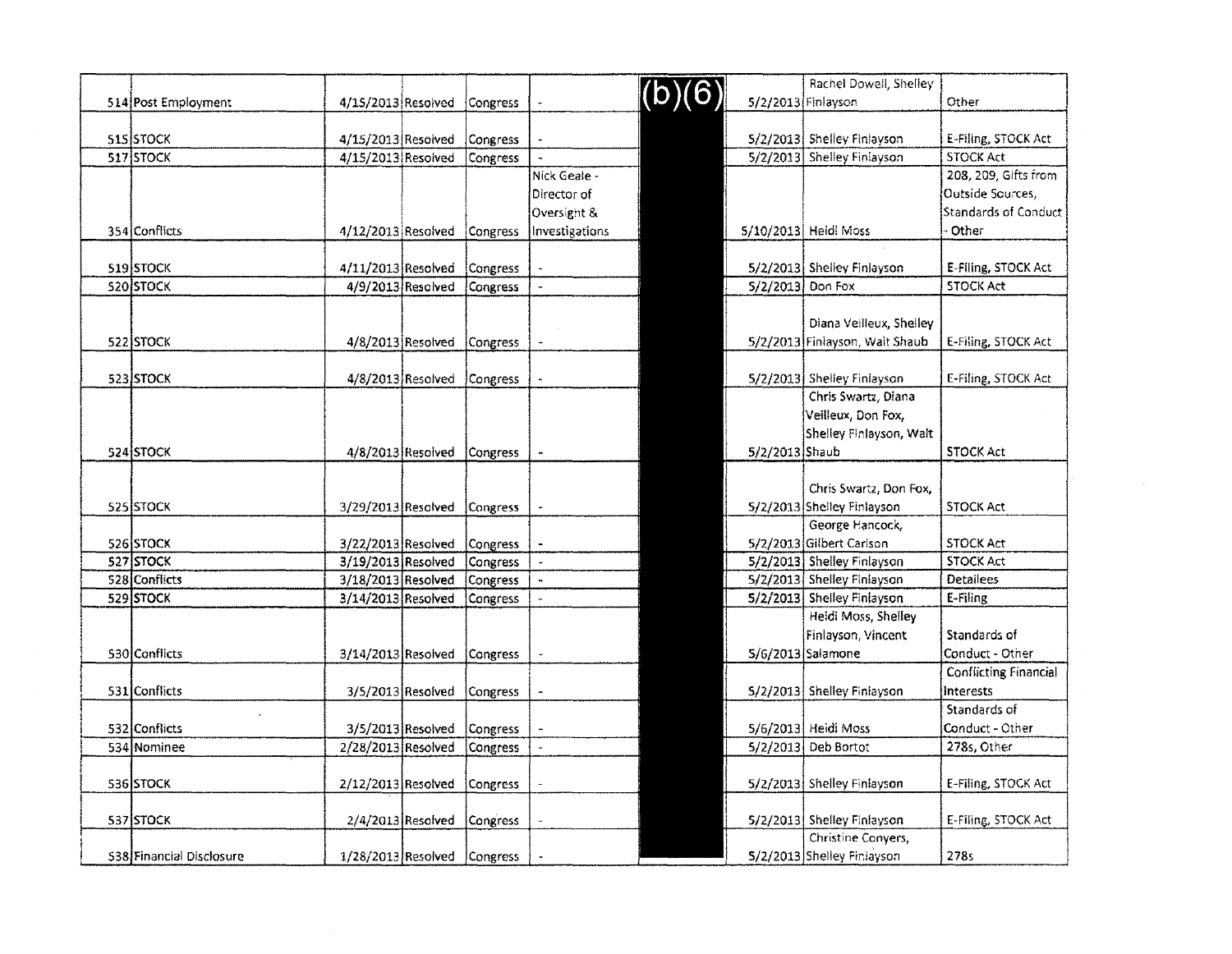|             |                             |  | (b)(6) |                    | Chris Swartz, Seth-                           |       |
|-------------|-----------------------------|--|--------|--------------------|-----------------------------------------------|-------|
| 539 STOCK   | 1/24/2013 Resolved Congress |  |        |                    | 5/2/2013 Jaffe, Shelley Finlayson   STOCK Act |       |
|             |                             |  |        |                    | Heidi Moss, Sandy                             |       |
|             |                             |  |        |                    | Mabry, Shelley                                |       |
| 540 Nominee | 1/24/2013 Resolved Congress |  |        | 5/2/2013 Finlayson |                                               | Other |

 $\mathcal{L}(\mathcal{L}(\mathcal{L}))$  and  $\mathcal{L}(\mathcal{L}(\mathcal{L}))$  . The contribution of  $\mathcal{L}(\mathcal{L})$ 

 $\mathcal{L}(\mathcal{L}(\mathcal{L}))$  and  $\mathcal{L}(\mathcal{L}(\mathcal{L}))$  . The contribution of  $\mathcal{L}(\mathcal{L})$ 

 $\label{eq:2.1} \frac{1}{\sqrt{2}}\left(\frac{1}{\sqrt{2}}\right)^{2} \left(\frac{1}{\sqrt{2}}\right)^{2} \left(\frac{1}{\sqrt{2}}\right)^{2} \left(\frac{1}{\sqrt{2}}\right)^{2} \left(\frac{1}{\sqrt{2}}\right)^{2} \left(\frac{1}{\sqrt{2}}\right)^{2} \left(\frac{1}{\sqrt{2}}\right)^{2} \left(\frac{1}{\sqrt{2}}\right)^{2} \left(\frac{1}{\sqrt{2}}\right)^{2} \left(\frac{1}{\sqrt{2}}\right)^{2} \left(\frac{1}{\sqrt{2}}\right)^{2} \left(\$ 

 $\mathcal{L}(\mathcal{L}(\mathcal{L}))$  and  $\mathcal{L}(\mathcal{L}(\mathcal{L}))$  . The contribution of  $\mathcal{L}(\mathcal{L})$ 

 $\label{eq:2.1} \frac{1}{\sqrt{2}}\int_{\mathbb{R}^3}\frac{1}{\sqrt{2}}\left(\frac{1}{\sqrt{2}}\right)^2\frac{1}{\sqrt{2}}\left(\frac{1}{\sqrt{2}}\right)^2\frac{1}{\sqrt{2}}\left(\frac{1}{\sqrt{2}}\right)^2\frac{1}{\sqrt{2}}\left(\frac{1}{\sqrt{2}}\right)^2.$ 

 $\label{eq:2.1} \frac{1}{\sqrt{2}}\int_{\mathbb{R}^3}\frac{1}{\sqrt{2}}\left(\frac{1}{\sqrt{2}}\right)^2\left(\frac{1}{\sqrt{2}}\right)^2\left(\frac{1}{\sqrt{2}}\right)^2\left(\frac{1}{\sqrt{2}}\right)^2\left(\frac{1}{\sqrt{2}}\right)^2\left(\frac{1}{\sqrt{2}}\right)^2.$ 

 $\mathcal{L}(\mathcal{L}(\mathcal{L}(\mathcal{L}(\mathcal{L}(\mathcal{L}(\mathcal{L}(\mathcal{L}(\mathcal{L}(\mathcal{L}(\mathcal{L}(\mathcal{L}(\mathcal{L}(\mathcal{L}(\mathcal{L}(\mathcal{L}(\mathcal{L}(\mathcal{L}(\mathcal{L}(\mathcal{L}(\mathcal{L}(\mathcal{L}(\mathcal{L}(\mathcal{L}(\mathcal{L}(\mathcal{L}(\mathcal{L}(\mathcal{L}(\mathcal{L}(\mathcal{L}(\mathcal{L}(\mathcal{L}(\mathcal{L}(\mathcal{L}(\mathcal{L}(\mathcal{L}(\mathcal{$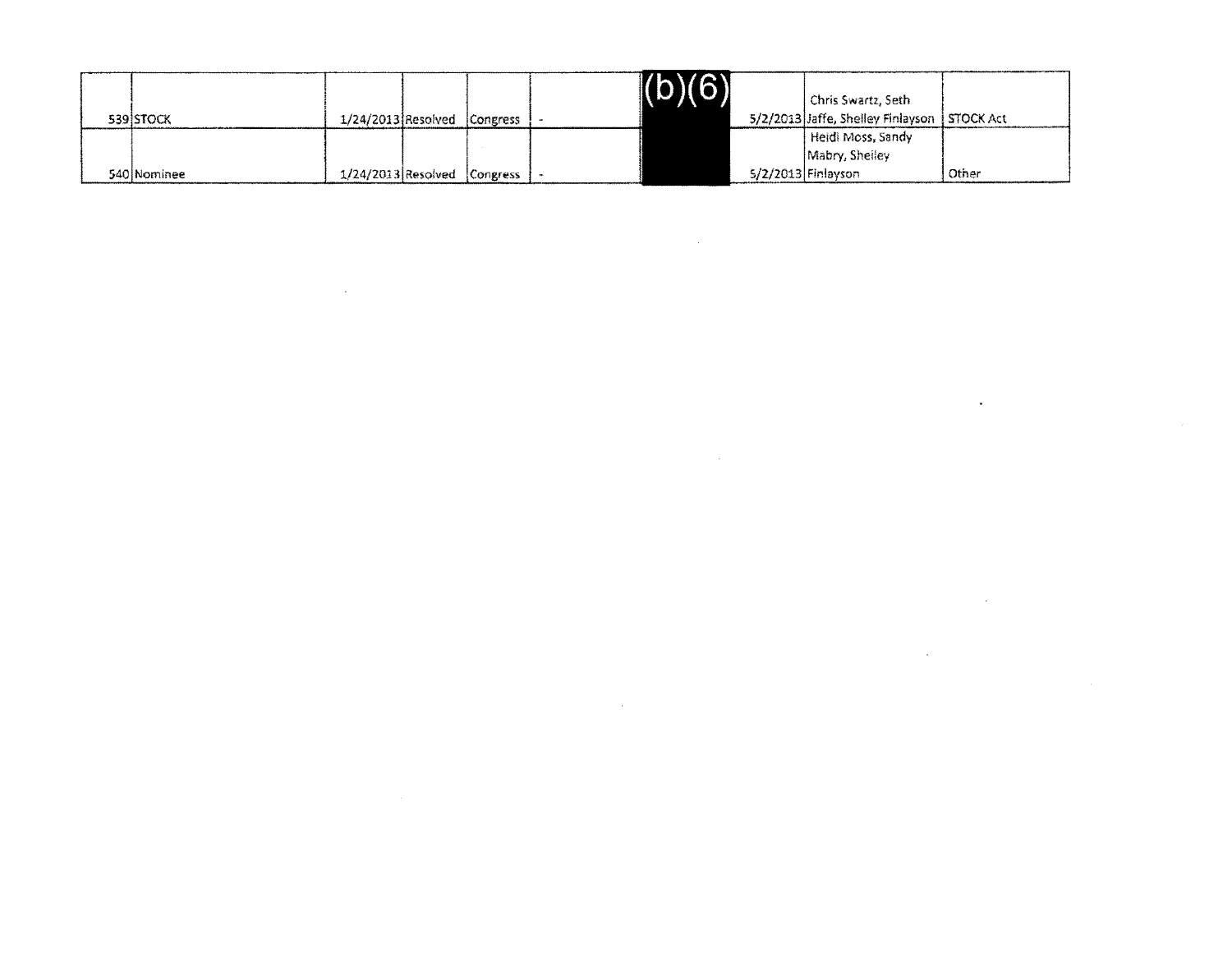KEY AG= Agency AP= Approps  $CO =$  Conflicts  $CR = Criminal$ FD= Fin Disc! GI= Gifts KT = Contractor  $PE = Post Emp$ Pl= Pledge/EO  $|E|$  = EIGA  $ST = STOCK$  $NOM = n$ omin

CALLS

ISSUE CODE DATE INITIALS **CONTACTS** RD 6/28/2013 House committee call regarding equal classification. RD 6/12/2013 Senate office request for nominee report (website down) PL RD 6/5/2013 Call from CRS re Ethics Pledge questions co SF/DV 4/25/2013 Call from Senate approps subcommittee re investigation at federal foundation DB NOM 4/24/2013 Call from House ethics re FD SF co 4/22/2013 Call from House oversight re possible violation of SOC nonpublic info(DOJ)/how to get investigated/enforced ST SF/DV 4/22/2013 Call with House approps re efiling and update on STOCK Act ST SF/DC 4/17/2013 Call re efiling and STOCK Act compliance from Senate Ethics HM/CS 4/15/2013 Call re political committees and ethics law for staff of Ranking Member, Senate Health, Edu, Labor & Pensions Comm. PE SF/RD 4/15/2013 Call re post-employment restrictions for members of Financial Stability Oversight Council ST SF 4/15/2013 Call from Senate Records re STOCK Act/efiling ST SF 4/15/2013 Call from House Clerk's office re STOCK Act SF ST 4/11/2013 Call with HOGR re approach to implementing efiling/ contracting concerns DF ST 4/9/2013 Call with HSGAC re STOCK Act amendments ST SF/DV/WMS 4/8/2013 Contact from House leadership re efiling ST SF 4/8/2013 Call with Senate (multiple committees) on STOCK Act efiling ST 4/8/2013 Call re technical assistance on STOCK Act amendments CS/DF/SF/DV/WMS ST CS/DF/SF 3/29/2013 Call with HSGAC re STOCK Act amendments ST 3/22/2013 House IT regarding STOCK Act implementation GH/GC ST 3/19/2013 House Clerk re STOCK Act implementation 3/19/2013 House Clerk re STOCK Act implementation<br>3/18/2013 Senate Ethics inquiry re ethics requirements for furloughed EB fellows/details working for Senate SF co SF ST SF 3/14/2020 Committee staff inquiry regarding contract for efling co 3/14/2013 Response to House re ethics provisions for members ofFACA committees SF/HM/VS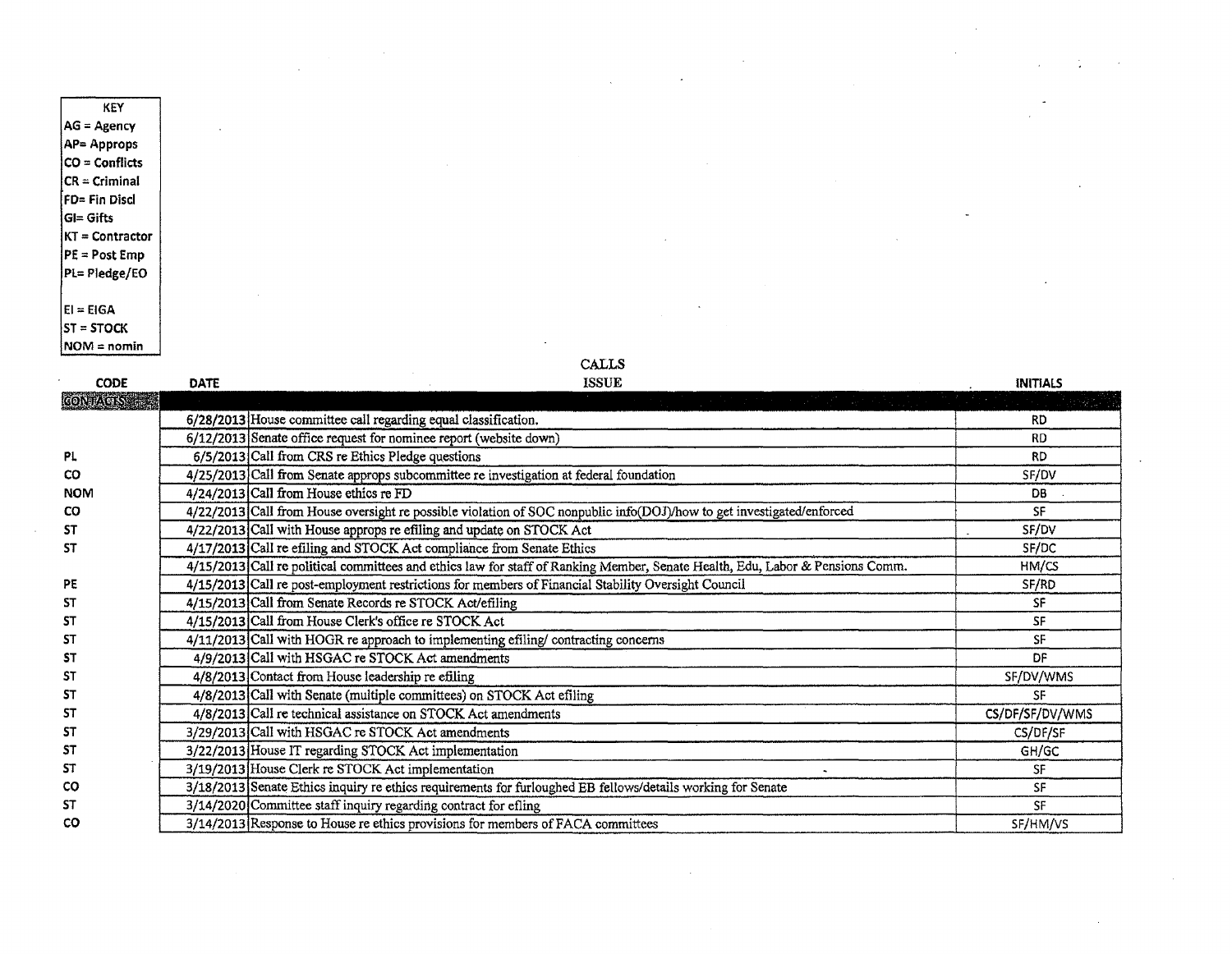| CO         | 3/5/2013 Request for information from HOGR minority on FACA legislation                                                        | SF                       |
|------------|--------------------------------------------------------------------------------------------------------------------------------|--------------------------|
|            | Responded to email inquiry from the House regarding the scope of questions on applicability of ethics laws/standards for FACA  |                          |
| CO         | $3/5/2013$ committee members; setting up a conference call for next week                                                       | HM                       |
| co         | 3/1/2012 NASA call on revisions to legislative proposal following OGE LRM comment                                              | HM.                      |
| <b>NOM</b> | 2/28/2020 Response to Senate committee re streamlining workgroup proposals for nominees                                        | DB.                      |
|            | 2/14/2012 NASA call on legislative proposal implementing conflict of interest provision for FACA exempt committee members (LRM |                          |
| CO         | comment)                                                                                                                       | DV/HM                    |
| ST         | 2/12/2013 House oversight committee staff call (majority) on status of STOCK Act efiling project                               | $\overline{\mathsf{S}F}$ |
| 5T         | 2/4/2013 House appropriaitons staff request for update on STOCK Act efiling project                                            | SF                       |
| FD         | 1/28/2013 CRS request for public FD filer numbers                                                                              | SF/CC                    |
| 57         | 1/24/2013 GAO request for information on nonpublic information restrictions post STOCK Act                                     | SF/SJ/CS                 |
| <b>NOM</b> | 1/24/2013 Request for information from HSGAC majority and minority on nominee questionaire                                     | SF/SM/HM                 |
|            |                                                                                                                                |                          |
|            |                                                                                                                                |                          |
|            |                                                                                                                                |                          |
|            | $\Delta$                                                                                                                       |                          |
|            |                                                                                                                                |                          |
|            |                                                                                                                                |                          |
|            |                                                                                                                                |                          |
|            |                                                                                                                                |                          |
|            |                                                                                                                                |                          |
|            |                                                                                                                                |                          |
|            |                                                                                                                                |                          |
|            |                                                                                                                                |                          |
|            |                                                                                                                                |                          |
|            |                                                                                                                                |                          |
|            |                                                                                                                                |                          |
|            |                                                                                                                                |                          |
|            |                                                                                                                                |                          |
|            |                                                                                                                                |                          |
|            |                                                                                                                                |                          |
|            |                                                                                                                                |                          |
|            |                                                                                                                                |                          |
|            |                                                                                                                                |                          |
|            |                                                                                                                                |                          |
|            |                                                                                                                                |                          |
|            |                                                                                                                                |                          |
|            |                                                                                                                                |                          |
|            |                                                                                                                                |                          |
|            |                                                                                                                                |                          |
|            |                                                                                                                                |                          |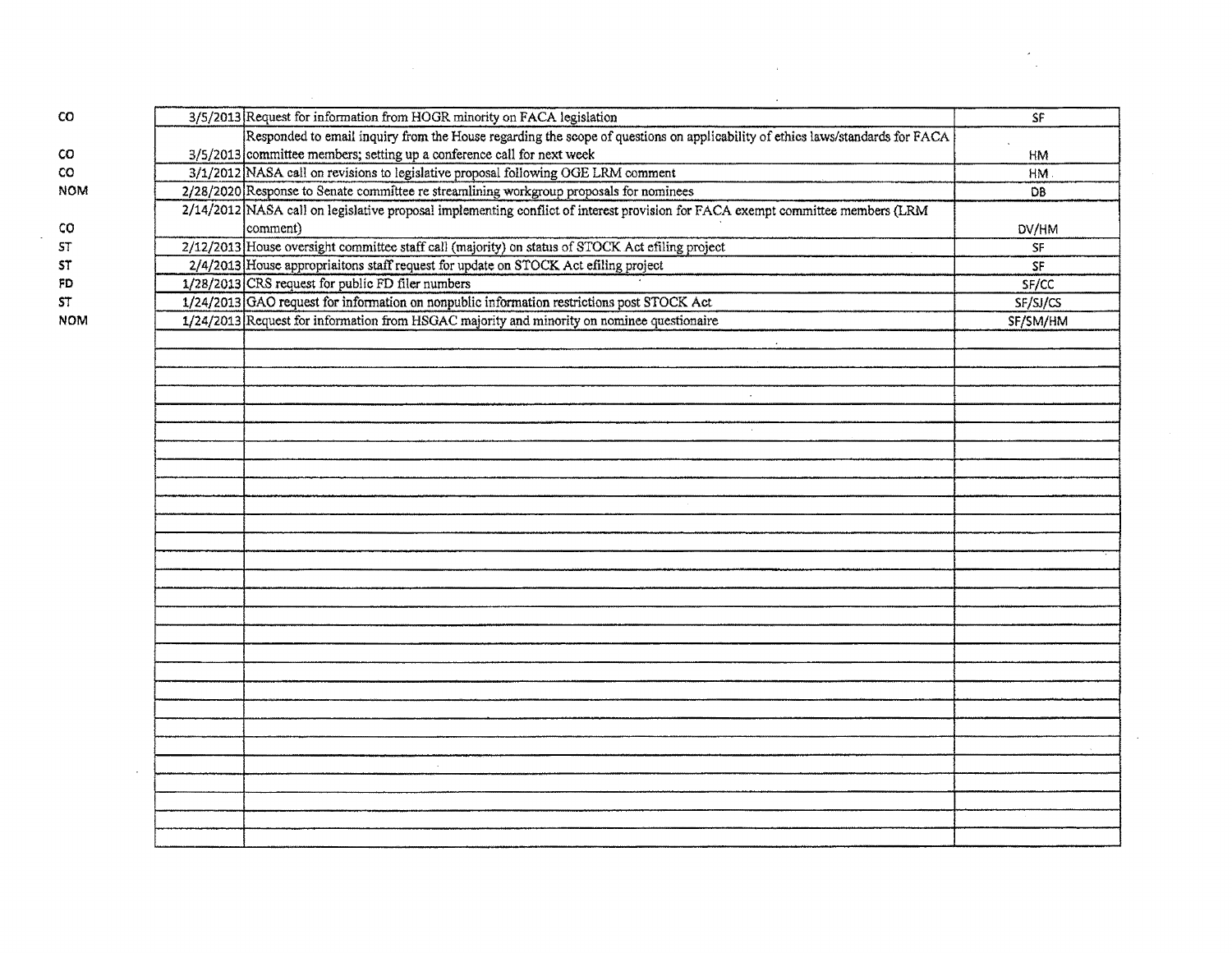| <b>CODE</b>     | <b>DATE</b> | <b>ISSUE</b>                                                                                               | <b>INITIALS</b> |
|-----------------|-------------|------------------------------------------------------------------------------------------------------------|-----------------|
| <b>CONTACTS</b> |             | 그 사이 그리스 아이는 사람들의 사람의 사람들이 아니?<br>-                                                                        | <i>가 있을 것</i>   |
|                 |             |                                                                                                            |                 |
| PE              |             | 12/19/2012 Call from House Homeland Security Committee majority staff re 207(f)                            | SF/CS           |
| FD              |             | 11/30/2012 Call from Senate Committee on Environmental and Public Works Re: nominee                        | <b>DV</b>       |
| <b>ST</b>       |             | 12/2/2020 Conference call with HSGAC on STOCK amendments                                                   | SF/DF           |
| <b>ST</b>       |             | 11/30/2020 Technical assistance to HSGAC on STOCK amendments                                               | SF/DF/WS/DB     |
| <b>ST</b>       |             | 11/30/2012 Requested cost information on STOCK Act                                                         | SF              |
| <b>ST</b>       |             | 11/27/2012 Call from Counsel to Clerk of the House regarding STOCK Act                                     | SF              |
| <b>ST</b>       |             | 11/14/2012 Requested technical assistance from HSGAC                                                       | SF              |
| <b>ST</b>       |             | 11/9/2012 Requested technical assistance from HSGAC (transactions)                                         | CS/SF           |
| <b>ST</b>       |             | 11/1/2012 Call from HSGAC majority                                                                         | <b>SF</b>       |
| CO              |             | 10/19/2012 Call from House committee staff re HHS program reviews                                          | LF/SF           |
| <b>ST</b>       |             | 9/25/2012 Call with HOGR majority on STOCK Act                                                             | SF              |
| PL              |             | 9/18/2012 Call from CRS re Pledge waivers                                                                  | <b>SF</b>       |
| <b>ST</b>       |             | 9/18/2012 Call with Senate committee staff re STOCK Act - 201 form                                         | SF              |
| <b>ST</b>       |             | 9/18/2012 Call with House Oversight Staff re STOCK Act                                                     | <b>SF</b>       |
| АP              |             | 9/17/2012 Call with House Oversight Staff re Sequestration                                                 | SF/DV/DF/CS     |
| <b>ST</b>       |             | 9/12/2012 Call with Senate committee staff re STOCK Act                                                    | SF              |
| <b>CO</b>       |             | 9/5/2012 Call with Rep's staff re FD filing                                                                | SF/DB/LF        |
| <b>ST</b>       |             | 9/4/2012 Call with Rep's staff re STOCK Act                                                                | SF/DV           |
| <b>ST</b>       |             | 8/29/2012 Call with Rep's staff re possible STOCK Act amendments on posting                                | SF              |
| <b>AP</b>       |             | 8/29/2012 Call with House approps subcommittee on aomaly and STOCK Act implementation                      | SF              |
| <b>AP</b>       |             | 8/28/2012 Call with Senate approps subcommittee on aomaly and STOCK Act implementation                     | SF              |
| <b>ST</b>       |             | 8/23/2012 Call with House Clerk re implementation of STOCK Act                                             | <b>SF</b>       |
| <b>ST</b>       |             | 8/23/2012 Call with Senate committee staff re STOCK Act                                                    | SF/DF           |
| <b>ST</b>       |             | 8/22/2012 Call from House committee staff re STOCK Act - filers                                            | <b>SF</b>       |
| AP              |             | 8/9/2012 Call from House approps subcommittee on aomaly and STOCK Act implementation                       | <b>SF</b>       |
| <b>CO</b>       |             | 8/9/2012 Call from Senate committee staff re investigation of ethics violations at small agency with no IG | SF              |
| <b>ST</b>       |             | 8/2/2012 Senate Ethics regarding technical amendments to STOCK Act                                         | SF              |
| <b>ST</b>       |             | 8/2/2012 Senate staff re technical amendment to STOCK Act                                                  | SF/DF           |
| <b>ST</b>       |             | $8/2/2012$ Call from House staff re intelligence filers                                                    | SF/DF           |
| <b>FD</b>       |             | 7/31/2012 Call from Senate committee staff re WH policy on resigning outside positions                     | SF/DB           |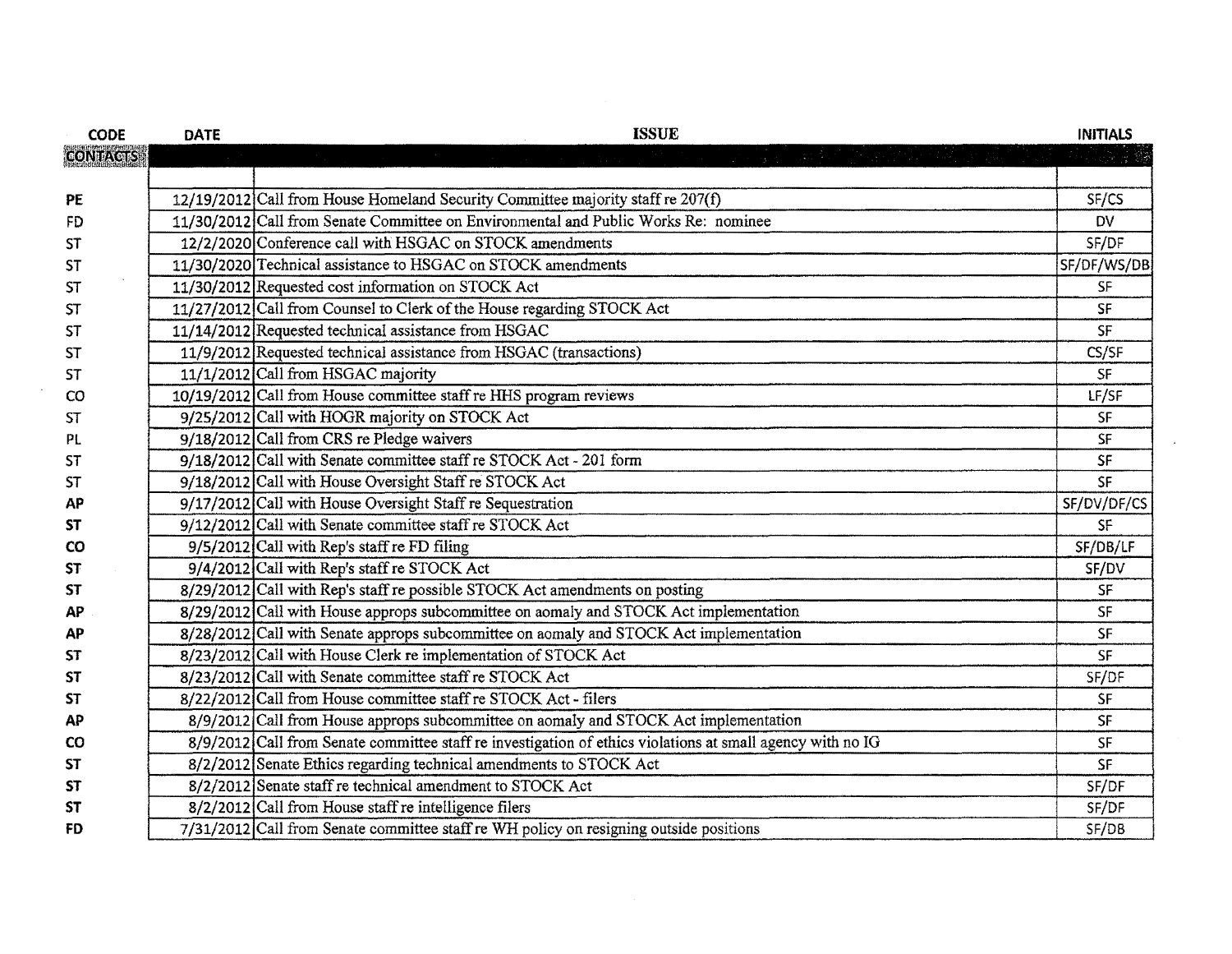| $\mathbf{C}\mathbf{O}$ | 7/25/2012 Call with senator's office re: Denali Commission Reorganization Act of 2012                                            | SF/DJ         |
|------------------------|----------------------------------------------------------------------------------------------------------------------------------|---------------|
| <b>ST</b>              | 7/19/2012 Call from minority leader's office re national security concerns with STOCK Act                                        | SF            |
|                        |                                                                                                                                  |               |
| ST                     | 7/19/2012 Call from Senator's office to provide a copy of a letter to the President about OGE's interpretation of STOCK Act      | SF            |
| ST                     | 7/19/2012 Call frorm Senate counsel re STOCK Act posting                                                                         | SF            |
| ST                     | 7/18/2012 Call with House Clerk counsel re STOCK Act posting                                                                     | SF            |
| <b>ST</b>              | 7/18/2012 Call from Rep's office with concerns re STOCK Act/privacy                                                              | DV            |
| <b>ST</b>              | 7/18/2012 Request for technical assistance re possible reading of scope of STOCK Act                                             | <b>SF</b>     |
| <b>NOM</b>             | $7/18/2012$ Call with committee regarding staff interview and hearing                                                            | SF            |
| <b>NOM</b>             | 7/18/2012 Calls with Rep's office re confirmation hearing                                                                        | DV/SF         |
| <b>NOM</b>             | $7/16/2012$ Calls with Rep's office re confirmation hearing                                                                      | <b>DV</b>     |
| <b>NOM</b>             | 7/10/2012 Call from Senator's staffer regarding possible legislation alteringcandidate FD                                        | SF/DB/SM      |
| <b>NOM</b>             | $7/10/2012$ Call to committee re OGE nomination hearing                                                                          | SF            |
| <b>NOM</b>             | 7/10/2012 Call from subcommittee staff re OGE nomination hearing                                                                 | SF            |
| ST                     | 6/29/2012 Call from House staff re: timeline for guidance on STOCK Act                                                           | DV            |
| EI                     | 6/20/2012 Provided technical assistance to HSGAC                                                                                 | SF            |
| PE                     | 6/19/2012 Request for technical assistance on criminal COI/ post employment provision from House approps staff                   | SF/BB         |
| <b>CR</b>              | 6/13/2012 Request for information about investigation of campaign spending from House approps staff                              | SF            |
| <b>NOM</b>             | 5/31/2012 Call with committee to discuss OGE nomination                                                                          | $\mathsf{SF}$ |
| EI                     | 6/6/2012 Request for information from Senate committee staff re reporting requirements of STOCK Act                              | SF            |
|                        | 5/24/2012 Call with senator's Office re: Denali Commission Reorganization Act of 2012                                            | SF/DJ         |
| FD                     | 5/24/2012 Request from House Energy for 278s                                                                                     | LF            |
| AP                     | 5/23/2012 Request for information from House approps staff                                                                       | SF            |
| FD                     | 5/21/2012 Call from Senate Committee on Environmental and Public Works re: information on filling out 278s                       | DV            |
| EI                     | 5/4/2012 Call from House Science Committee staffer re: rules and process for approval of outside activities of federal employees | DV            |
| EI                     | 5/8/2012 Call from Senator's staffer regarding public employee salary information (new positions). Referred to OPM               | SF            |
| FD                     | 5/3/2012 Calls and emails to coordinate meeting on 5/3/12 with OGE & Army with House and Senate re efiling                       | SF/DF         |
| FD                     | 5/1/2012 Call with House staff re implementation of STOCK Act                                                                    | WS/SF         |
| EI                     | 4/30/2012 Call with House and Senate staff re implementation of STOCK Act                                                        | WS/KL         |
| EI                     | 4/26/2012 Call from Clerk of the House re implementation of STOCK Act                                                            | ${\sf SF}$    |
|                        | Calls and emails to coordinate meeting on 4/25/12 with OGE & Army with House and Senate re implementation of                     |               |
| FD                     | 4/25/2012 STOCK Act                                                                                                              | SF/DF/WS      |

 $\label{eq:2.1} \frac{1}{\sqrt{2}}\left(\frac{1}{\sqrt{2}}\right)^{2} \left(\frac{1}{\sqrt{2}}\right)^{2} \left(\frac{1}{\sqrt{2}}\right)^{2} \left(\frac{1}{\sqrt{2}}\right)^{2} \left(\frac{1}{\sqrt{2}}\right)^{2} \left(\frac{1}{\sqrt{2}}\right)^{2} \left(\frac{1}{\sqrt{2}}\right)^{2} \left(\frac{1}{\sqrt{2}}\right)^{2} \left(\frac{1}{\sqrt{2}}\right)^{2} \left(\frac{1}{\sqrt{2}}\right)^{2} \left(\frac{1}{\sqrt{2}}\right)^{2} \left(\$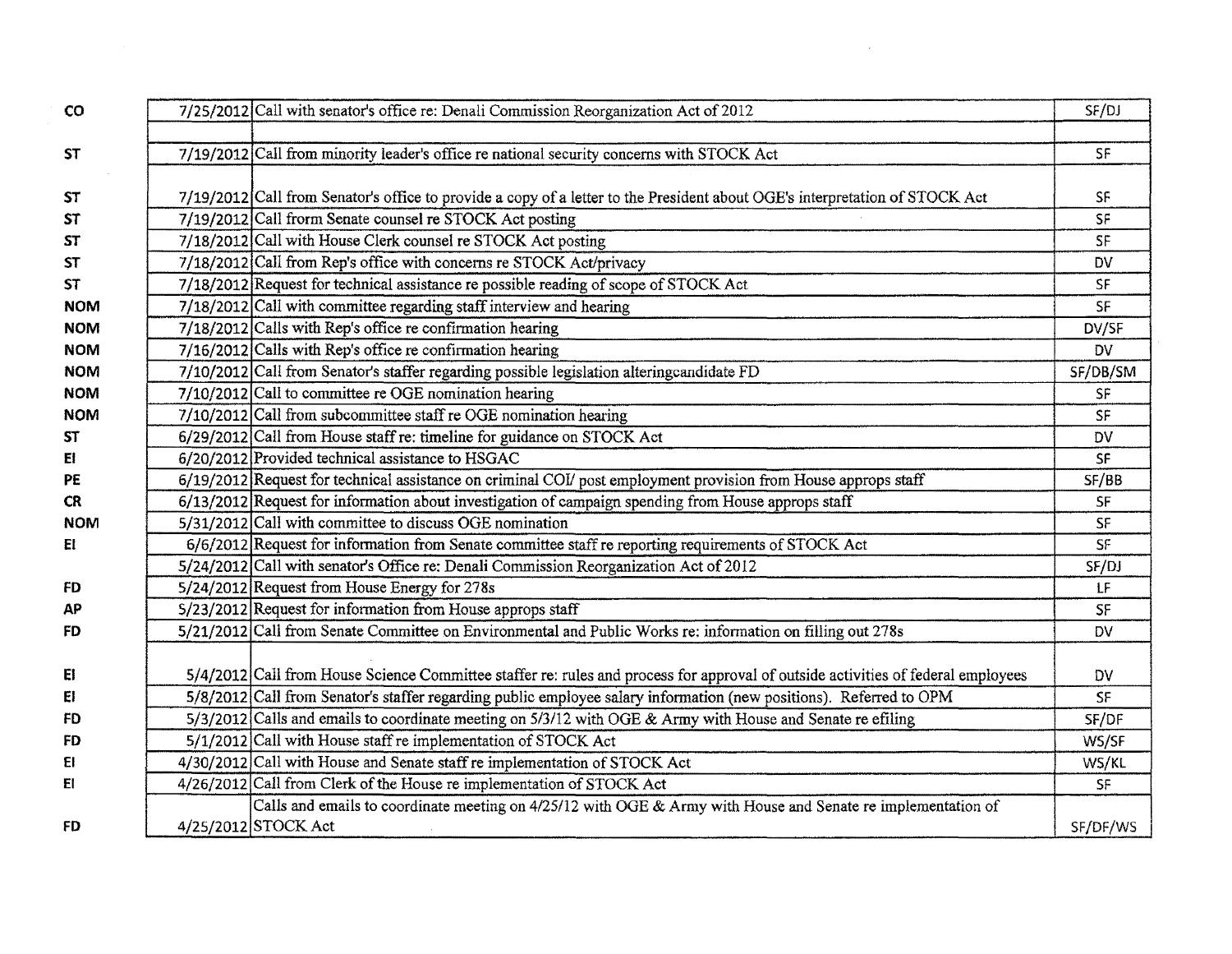| <b>AP</b> |                    | 4/24/2012 Committee staff request re impact of proposed amendment on OGE and technical assistance                              | SF/DF     |
|-----------|--------------------|--------------------------------------------------------------------------------------------------------------------------------|-----------|
| E         |                    | 4/23/2012 Personal staff of Rep requests information regarding OGE implementation of STOCK Act/ constituent concerns           | DF        |
|           |                    | Committee staff request for technical assistance with a bill. Subject of hearing on 4/25/12. Verbal analysis provided on       |           |
| E1        | 4/18/2012 4/23/12. |                                                                                                                                | DV/CS     |
| AP        |                    | 4/17/2012 Appropriation staff inquiry re OGE's FTE                                                                             | SF        |
| FD        |                    | 4/11/2012 Call with Senate staff re implementation of STOCK Act                                                                | <b>SF</b> |
|           |                    | Representatives personal office staff inquiry about OGE's role in implementing the STOCK Act/ receiving concerned calls        |           |
| E1        |                    | 4/11/2012 from constituents.                                                                                                   | SF        |
| <b>FD</b> |                    | 4/10/2012 Call with Clerk of House re implementation of STOCK Act                                                              | SF        |
| EI.       |                    | 3/29/2012 Member's district office regarding turning over threatening emails                                                   | SF        |
| <b>FD</b> |                    | 3/27/2012 Senate Ethics Regarding the STOCK Act                                                                                | <b>SF</b> |
|           |                    | Left message with Larry Novey re: Domestic Partnership Benefits and Obligations Bill (S. 1910) and adding domestic             |           |
| EI        |                    | 3/26/2012 partners to the definition of eligble person at 26 USC 1043.                                                         | KC/RD     |
| EI        |                    | 3/22/2012 Senate subcommittee staffer called requesting information on the STOCK Act (phone tag from 3/19/12)                  | <b>SF</b> |
| <b>FD</b> |                    | 3/22/2012 House Clerk's office requesting information about changes to OGE 450 as a result of the STOCK Act                    | <b>SF</b> |
| <b>FD</b> |                    | 3/20/2012 Senate full committee staffer asked a clarifying question re the STOCK Act                                           | SF        |
|           |                    | Conference call with OPM and DOL re: Domestic Partnership Benefits and Obligations Bill (S. 1910) and whether the              |           |
|           |                    | provision that would permit DOL to make independent DP determinations under FECA would also trigger other OPM                  |           |
| E1        |                    | 3/19/2012 benefits and OGE obligations                                                                                         | KC/RD     |
|           |                    |                                                                                                                                |           |
| <b>PL</b> |                    | 3/16/2012 House Staffer called requesting information on the status of the Lobbyist Gift Ban rule, on behalf of a constituent. | LF        |
|           |                    | House Energy and Commerce and HOGR minority request regarding compensation of representatives (versus SGEs) OGE                |           |
| <b>CO</b> | 2/14/2012 LA 05x4. |                                                                                                                                | VS/SF     |
| <b>ST</b> | $2/1 - 2/28/12$    | STOCK Act - approximately 35 requests for technical assistance                                                                 | All       |
|           |                    |                                                                                                                                |           |
|           |                    | 2/7/2012 House Ethics Committee Request for Technical Assistance Regarding Financial Disclosure Reporting                      | DV/LF     |
| <b>CR</b> |                    | 2/1/2012 Senate Committee Staffer Request for Technical Assistance Regarding Coverage of Fin. Disc. Reporting                  | DV/LF     |
| E1        |                    | 1/27/2012 Committee request for technical assistance on bill (misuse of nonpublic information)                                 | SF/LF     |
| EI        |                    | 1/26/2012 Subcommittee request for additional informaiton on a bill                                                            | <b>SF</b> |
| <b>FD</b> |                    | 1/26/2012 CBO request for cost information and contacts on a bill                                                              | <b>SF</b> |
| <b>CO</b> |                    | $1/25/2012$ Request for nominee information                                                                                    | <b>SM</b> |
| CO        |                    | 1/20/2012 Request from Staffer for assistance on congressional ethics inquiry.                                                 | LF        |

 $\mathcal{L}^{\mathcal{L}}(\mathcal{L}^{\mathcal{L}})$  and  $\mathcal{L}^{\mathcal{L}}(\mathcal{L}^{\mathcal{L}})$  and  $\mathcal{L}^{\mathcal{L}}(\mathcal{L}^{\mathcal{L}})$